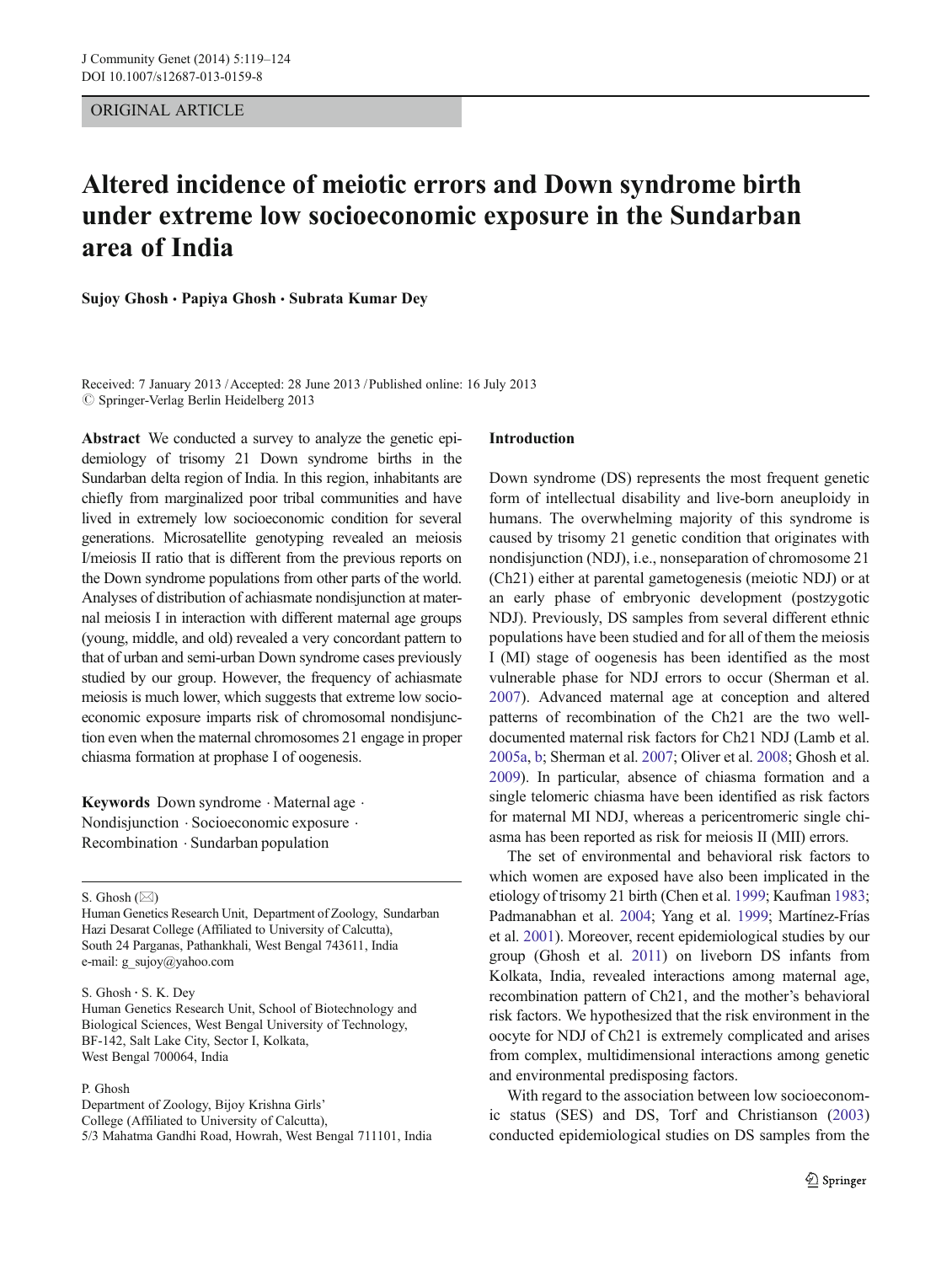USA and reported that low SES of mothers significantly increases their risk for a recognized pregnancy with DS. They included 997 clinically recognized DS cases and considered four parameters indicative of low SES in their study, namely mother's low education, father's lower occupation, father's low education, and maternal grandfather's lower occupation. They analyzed the association for all four factors separately as well as in conjunction and found that there was a twofold increase in the risk of DS birth when all the four factors were present together. Later, the authors extended the study and evaluated the cumulative effect of adverse socioeconomic factors on maternal meiotic errors, i.e., MI NDJ or MII NDJ (Christianson et al. [2004](#page-4-0)). The results demonstrated a strong association of all the selected low SES variables with maternal MII NDJ. The authors argued that the lifetime exposures associated with low SES may generate some adverse effect at the time of oocyte maturation.

In the present study, we have conducted an epidemiological survey and subsequent molecular analyses on DS samples from the Sundarban area, a lower Gangetic delta of West Bengal, India. This area has been declared a world heritage site by the United Nations Educational, Scientific and Cultural Organization for its unique geographical and ecological attributes. The population of the Sundarban area has remained in extreme low socioeconomic ambience for several generations. The population is highly marginalized and suffers from acute poverty. Ecologically, the area is predominately mangrove forest and is inundated periodically with saline water from rivers, creeks, and estuaries. The livelihoods of both men and women include fishing, farming, honey collection, timber collection, and boating. The women suffer from malnutrition and poor health condition and often remain submerged for extended periods in the saline water of rivers and creeks for the purpose of catching shrimp larvae. We deemed this population very unique for evaluating the low SES as risk factor for DS birth. We compared the results of the present analysis with those of our previously published report on DS samples from urban and semi-urban areas of West Bengal (Ghosh et al. [2010](#page-4-0)) to contrast the etiology of DS births between the two populations exposed to entirely different ecological and socioeconomic environments.

### Materials and methods

#### Population sample

We conducted an epidemiological survey in the villages of the Sundarban area and collected blood from consenting DS family trios (DS child and parents) from January 2006 through December 2011. Additionally, we collected buccal epithelium for those who donated blood samples of volume 1 ml or less. The sample population consists chiefly of those

enlisted as "schedule castes" and "schedule tribes" by the Government of India. A total of 279 families carrying DS child participated and gave their consent for using their donated tissue samples in the molecular study. Women (mothers of the DS baby) were interviewed very privately, in person, only after receiving their consents. A preprinted, extensive set of questions was used for each family to collect the detailed family history, information about their lifestyle, and other relevant epidemiological details. We used the SES variables described by Christianson et al. ([2004\)](#page-4-0), with the addition of some new criteria (detail given in Table [1\)](#page-2-0). All the participants were selected randomly. All families were below poverty level and exhibited very low values for all selected SES variables.

### Cytogenetic screening

To ascertain the cytogenetic etiology of DS according to karyotype, we analyzed at least 40 G-banded metaphase plates for the trios (DS, mother, and father) of participating families. Parental karyotyping was done to exclude the chance of hidden mosaicism. All participating cases were free trisomy 21. We did not find any de novo translocations or isochromosome cases among the DS samples.

## Molecular analysis

We isolated DNA from the residual blood samples left after karyotyping and from buccal epithelium where blood samples were exhausted in karyotyping. A set of 21 microsatellite markers specific for the Ch21 long arm (centromere-D21S2053-D21S1884-D21S214-D21S1257-D21S1914-D2 1S265-D21S210-D21S1270-D21S226-D21S1908-D21S22 4-D21S167-D21S1412-D21S2055-D21S168-D21S212-D2 1S1260-D21S1411-D21S1890-D21S1903-D21S1446-telomere) was used to determine the parental origin of supernumerary the Ch21 in the DS child through PCR. The genotype data from the same set of markers was used in recombination scoring. Genotyping a subset of five pericentromeric makers (D21S1431-D21S1904-D21S192-D21S1432-D21S11) helped us to interpret the meiotic stage of error occurrence, i.e., either MI or MII. We inferred MI error when the parental heterozygosity of these markers was retained in the trisomic child (i.e., the marker was "nonreduced") and MII error when parental heterozygosity was "reduced" to homozygosity. We estimated recombination using a linkage analysis approach. Briefly, a recombination event was scored when we observed a transition of two successive markers from nonreduction to reduction or vice versa. The details of the method have been described elsewhere (Feingold et al. [2000\)](#page-4-0). For age-related recombination analysis, we stratified the women into three age categories according to their age at conception; young (28 years and younger), middle (29–34 years), and old (35 years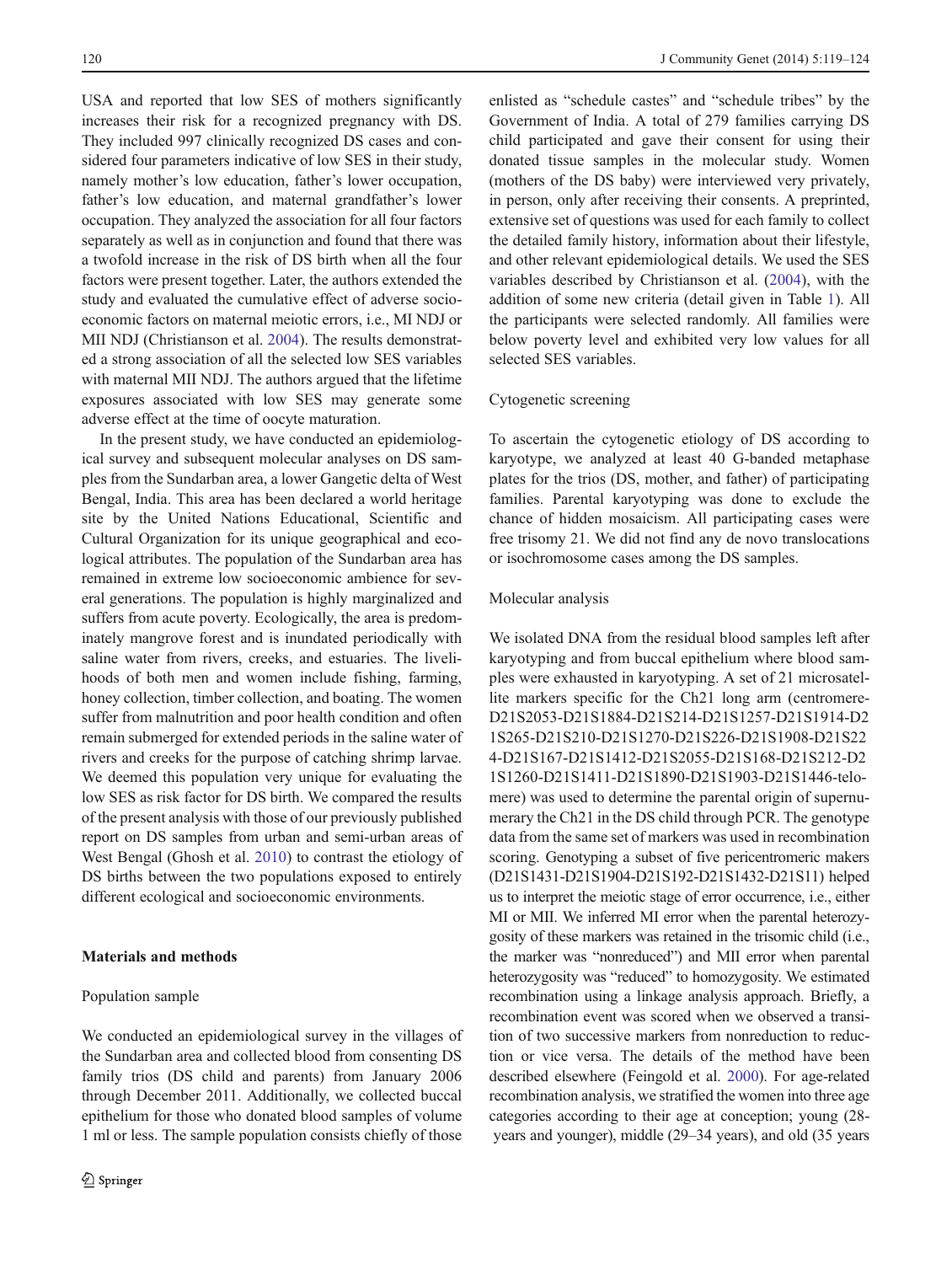<span id="page-2-0"></span>Table 1 Distribution of socioeconomic variables in Down syndrome bearing rural and urban families

| Socioeconomic variables                       | Frequency $(\% )$                              | $p$ value of                    |                                              |                 |
|-----------------------------------------------|------------------------------------------------|---------------------------------|----------------------------------------------|-----------------|
|                                               |                                                | Rural DS<br>sample<br>$N = 228$ | Urban DS<br>sample <sup>a</sup><br>$N = 169$ | chi-square test |
| Family income                                 | $\geq$ 20,000 Rupees<br>$>5,000-19,999$ Rupees | 2.2<br>9.21                     | 37.27<br>42.01                               | < 0.0001        |
|                                               | $\leq$ 5,000 Rupees                            | 88.59                           | 20.71                                        |                 |
| Mother's education                            | <b>Illiterate</b><br>Less than high school     | 75.43<br>14.91                  | 7.1<br>23.07                                 | < 0.0001        |
|                                               | High school and more                           | 9.64                            | 75.73                                        |                 |
| Father's education                            | Illiterate<br>Less than high school            | 82.89<br>9.64                   | 3.55<br>18.34                                | < 0.0001        |
|                                               | High school and more                           | 7.45                            | 78.1                                         |                 |
| Fathers occupation                            | Unemployed<br>Farmer/labor                     | 13.6<br>77.63                   | 4.14<br>5.32                                 | < 0.0001        |
|                                               | Service                                        | 1.75                            | 66.86                                        |                 |
|                                               | Others                                         | 7.01                            | 23.66                                        |                 |
| Grandfather's occupation                      | Unemployed<br>Farmer/labor                     | 18.85<br>78.94                  | 2.95<br>8.87                                 | < 0.0001        |
|                                               | Service                                        | 0.87                            | 78.1                                         |                 |
|                                               | Others                                         | 1.31                            | 10.05                                        |                 |
| No. of times major meal<br>available to women | Only once per day<br>Twice per day             | 73.24<br>26.76                  | 10.05<br>89.94                               | < 0.0001        |
| Folate supplement taken by women              | Ever                                           | 11.4                            | 78.1                                         | < 0.0001        |
| at periconceptional period                    | Never                                          | 88.6                            | 21.89                                        |                 |

<sup>a</sup> DS sample from urban and semi-urban population reported in Ghosh et al. ([2010\)](#page-4-0)

and older) and scored the number of detectable chiasma for each women in each age group.

We used Fisher's exact test to compare various MI/MII ratios, chi-square tests for various SES variables, t tests for testing the differences in maternal age at conception, and linear regression for evaluating interaction between maternal age and amount of recombination. In all these statistical analyses, we compared the Sundarban DS sample with the DS sample from urban and semi-urban areas of West Bengal.

#### Results

We observed a surprisingly lower value for MI/MII error ratio (Table [2](#page-3-0)) for maternally originating cases as compared to other published data (Allen et al. [2009](#page-4-0); Oliver et al. [2008;](#page-5-0) Ghosh et al. [2009](#page-5-0)). This observation suggests higher frequency of MII errors among these poor, tribal women who have a child with DS. Nearly 41 % of total maternally originated cases exhibited MII error and the ratio differs significantly  $(p=0.005)$  from the MI/MII ratio estimated for DS samples from the urban and semi-urban economically stable population as published in our previous report (Ghosh et al. [2010;](#page-4-0) Table [2\)](#page-3-0). This MI/MII ratio also differs significantly  $(p=0.02)$  from the published US data (MI/MII=74.7:25.3 %; Sherman et al. [2007\)](#page-5-0). All of the SES variables we measured show substantial differences between this Sundarban DS population and the urban DS samples from Kolkata and adjoining areas (Table 1). The estimated mean maternal age at conception of the DS child in this tribal population is also lower than in our urban sample  $[24.92 \pm 1]$ 7.1 years (mean $\pm$ SD) vs. 27.62 $\pm$ 5.61 years; p=0.0007 for the MI error category;  $26.63 \pm 4.2$  years vs.  $29.02 \pm 2.32$  years;  $p=0.001$  for the MII error category].

Another important finding of the present study is the less frequent detectable achiasmate or nonrecombinant meiosis among the women with MI errors than in our previously reported DS cases from the urban Bengali population. We recorded 0.33, 0.55, and 0.12 as the observed frequencies for "zero recombinant", "single recombinant", and "double recombinant" cases, respectively, of all the reported maternal MI NDJ cases in the Sundarban sample. In other words, approximately 33 % of all the reported maternal MI cases (45 out of 135 combining all age categories) exhibit no detectable recombination event. This percentage differs significantly  $(p<0.0001)$  from the recorded achiasmate frequency of 73 % among maternal MI errors from the urban and semi-urban areas of West Bengal (Ghosh et al. [2010\)](#page-4-0). The estimated frequencies of products of tetrads in the MI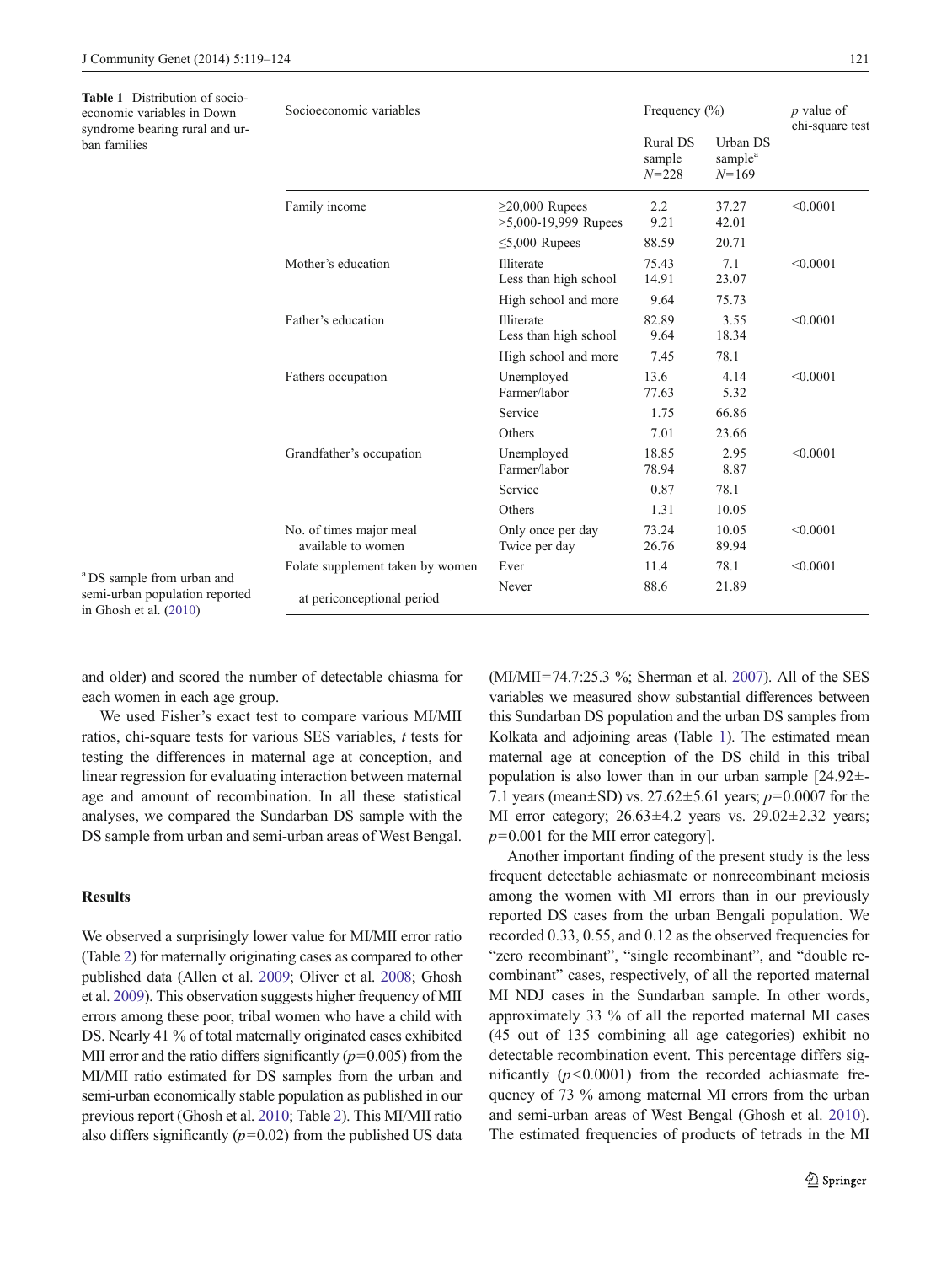| Parent of origin | Meiotic outcome<br>group | DS sample from poor rural population |         |                                                          |                                            | DS sample from urban and semi-urban<br>population as reported in Ghosh et al. (2010) |         |                                                          |                                                          |
|------------------|--------------------------|--------------------------------------|---------|----------------------------------------------------------|--------------------------------------------|--------------------------------------------------------------------------------------|---------|----------------------------------------------------------|----------------------------------------------------------|
|                  |                          | Sample<br>size                       | Percent | Maternal age<br>in year<br>$(\text{mean} \pm \text{SD})$ | Paternal age<br>in year<br>$(mean \pm SD)$ | Sample<br>size                                                                       | Percent | Maternal age<br>in year<br>$(\text{mean} \pm \text{SD})$ | Paternal age<br>in year<br>$(\text{mean} \pm \text{SD})$ |
| Maternal         | MI <sup>a</sup>          | 135                                  | 59.21   | $24.92 \pm 7.1$                                          | $32.91 \pm 4.25$                           | 131                                                                                  | 77.51   | $27.62 \pm 5.61$                                         | $33.82 \pm 6.77$                                         |
|                  | MI <sup>b</sup>          | 93                                   | 40.78   | $26.63 \pm 4.2$                                          | $34.22 \pm 3.1$                            | 38                                                                                   | 22.49   | $29.02 \pm 2.32$                                         | $34.04 \pm 5.21$                                         |
|                  | Stage unknown            | 10                                   |         |                                                          |                                            | 8                                                                                    |         |                                                          |                                                          |
|                  | Subtotal                 | 238                                  | 88.15   |                                                          |                                            | 177                                                                                  | 88.06   |                                                          |                                                          |
| Paternal         | МI                       | 10                                   | 43.46   | $25.02 \pm 3.4$                                          | $31.07 \pm 4.6$                            | 8                                                                                    | 47.06   | $24.57 \pm 3.11$                                         | $30.26 \pm 4.12$                                         |
|                  | МII                      | 13                                   | 56.52   | $28.44 \pm 6.12$                                         | $35.02 \pm 28$                             | 9                                                                                    | 52.94   | $27.01 \pm 5.03$                                         | $34.33 \pm 4.14$                                         |
|                  | Stage unknown            | 3                                    |         |                                                          |                                            | 3                                                                                    |         |                                                          |                                                          |
|                  | Subtotal                 | 26                                   | 9.63    |                                                          |                                            | 20                                                                                   | 9.95    |                                                          |                                                          |
| Mitotic          |                          | 6                                    | 2.23    |                                                          |                                            | 4                                                                                    | 1.99    |                                                          |                                                          |
| Origin unknown   |                          | 9                                    |         |                                                          |                                            | 11                                                                                   |         |                                                          |                                                          |

<span id="page-3-0"></span>Table 2 Parent of origin and meiotic outcome of nondisjunction error of chromosome 21 with mean parental age at conception of Down syndrome child in the rural and urban families

<sup>a</sup> Meiosis I nondisjunction

<sup>b</sup> Meiosis II nondisjunction

NDJ group were 0.67, 0.27, and 0.06 for non-exchange, single-exchange, and double-exchange chromosomes, respectively. The average number of detectable exchanges in the maternal MI NDJ group is 0.78 in this rural population, which is much higher than we observed in the urban DS population (∼0.22) as estimated in our previous study (Ghosh et al. [2009\)](#page-5-0). It is also greater than the average of 0.43 reported in a US population (Oliver et al. [2008,](#page-5-0) [2012\)](#page-5-0).

The age-stratified distribution of achiasmate maternal MI errors, which can be used to examine interaction between amount of recombination and maternal age, exhibits gradual linear decrease in the frequency of achiasmate meiosis with advancing age. We scored 42, 35, and 12 % with no detectable crossover among the young, middle, and older age groups, respectively. The trend is statistically significant  $(r=-0.96;$  $p=0.04$ ) by linear regression. This pattern of interaction between maternal age and amount of recombination in MI error groups is concordant with our previous report for urban and semi-urban population of West Bengal as well as with the US DS population (Oliver et al. [2008](#page-5-0)). Pairwise comparison by chi-square test revealed statistically significant difference  $(p=0.0001)$  between the young and older age groups.

## Discussion

The present study revealed striking new information regarding the etiology of DS birth in the poor and marginalized Sundarban (India) community. The population resides in a unique ecological niche and has been exposed to extreme low socioeconomic conditions for several generations. The result of our present study is surprising since it suggests that extreme low socioeconomic exposure may alter the usual pattern (more common MI and few MII errors) of Ch 21 NDJ associated with DS birth. Moreover, we showed that achiasmate meiosis is less frequent in maternal MI NDJ in this population than in others that have been studied previously. Chiasmata usually stabilize the homologous chromosome pair on the meiotic spindle and balance the pull from opposite poles in order to ensure correct chromosome segregation. Failure of chiasma formation between homologous pair causes random chromosome movement towards the poles, leading to NDJ (Cheung et al. [2007\)](#page-4-0). For Ch21, absence of chiasma and subsequent nonrecombination have been identified as major risks for NDJ at the MI phase of maternal meiosis (Lamb et al. [2005a,](#page-5-0) [b](#page-5-0); Sherman et al. [2007;](#page-5-0) Oliver et al. [2008;](#page-5-0) Ghosh et al. [2009\)](#page-5-0). In this regard, the results of the present study are absolutely new. However, we should be cautious not to over interpret the result for two reasons. First, our sample size is small and, second, the number of STR markers that we used previously in studying the urban DS population was smaller than the maker set used in the present study. We cannot rule out the possibility that we might have failed to record some exchanges on Ch21 in the urban population with only a few STR markers in our previous study (Ghosh et al. [2010](#page-4-0)). Nevertheless, comparison with the US sample studied with almost the same set of markers (Oliver et al. [2008\)](#page-5-0) as the present study suggests that absence of recombination may not be the major risk of maternal MI NDJ of Ch21 in the Sundarban population.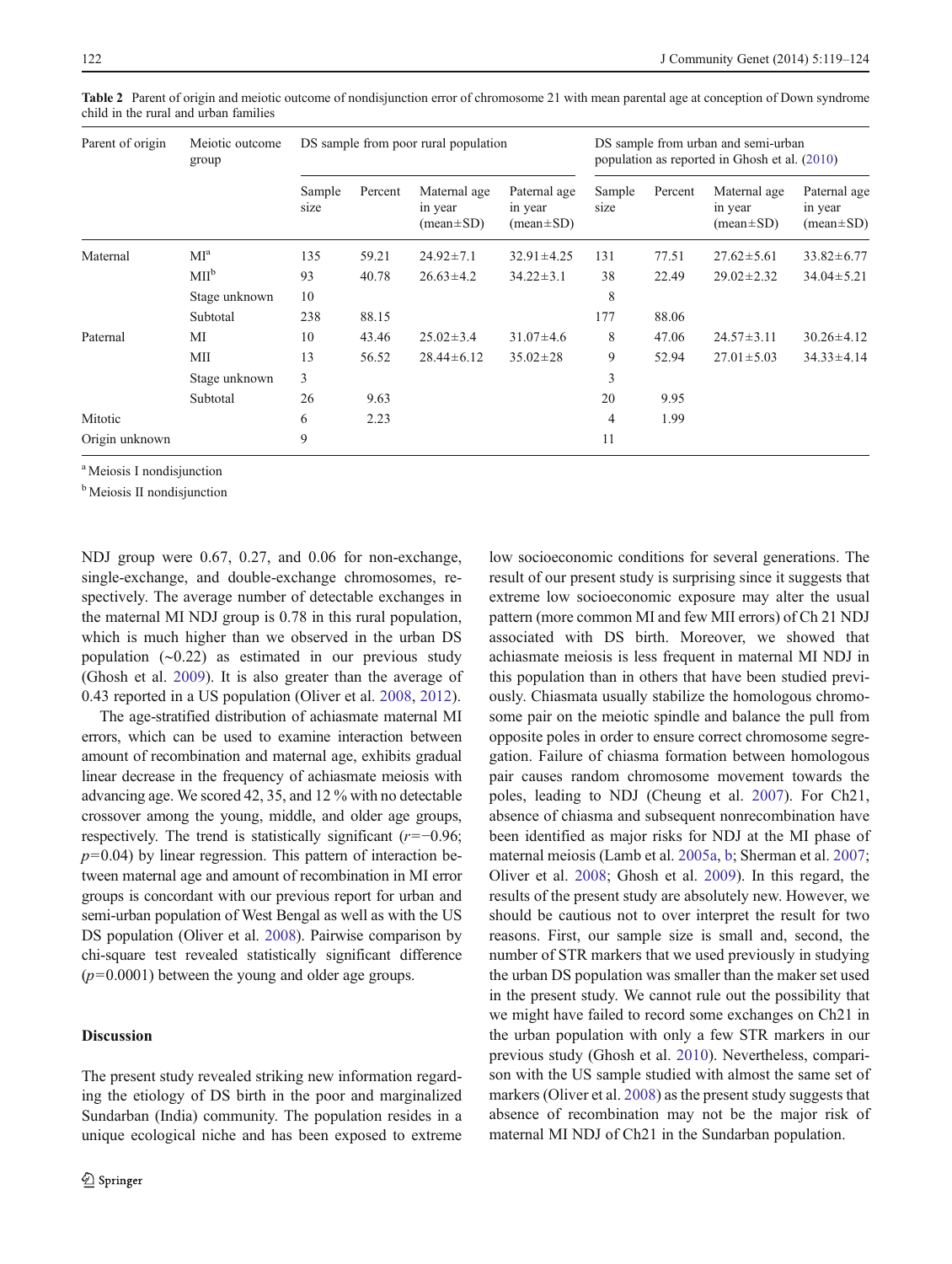<span id="page-4-0"></span>We found a trend of gradual decrease of proportion of non-recombinant MI errors from younger to older women (Fig. 1) and the trend is very concordant with that of the previous reports (Oliver et al. [2008;](#page-5-0) Ghosh et al. [2009,](#page-5-0) 2010). We describe this risk as "maternal age independent" because the two variables (maternal age and frequency of nonrecombinant events) exhibit completely reverse pattern of gradual change. The low MI/MII ratio supports the hypothesis proposed by Christianson et al. (2004) and suggests that low SES may impart risk of NDJ at the final stage of oocyte maturation just prior to ovulation when the oocyte completes second meiotic division. At the earlier phase of oogenesis (when MI error occurs), the nutritional or any other deficiency due to low SES may have some effect but, with age, the adverse effect cannot be tolerated further. Moreover, the comparatively lower mean age of conception of DS fetuses among these poor women suggests that even at younger chronological age (which is otherwise considered a "low risk" age for DS pregnancy), the women are at risk of NDJ. Despite the incidence of frequent DS birth to younger women, we did not find any history of recurrence of DS birth in any particular family. The birth of DS infants to the younger mother suggests that low SES might impart an "age-independent" risk of NDJ.

At this point, it is hard to ascertain whether the effect of SES is of maternal or grand maternal in origin since the families have been inhabitants of this delta area for several generations. Moreover, identification of a variable as the



Fig. 1 Distribution of achiasmate meiosis I events among the rural and urban women stratified by their age at conception (young,  $\leq 28$  years; middle, 29–34 years; old, ≥35 years) of Down syndrome child. The figure shows gradual decease in achiasmate meiosis I errors with age suggesting that achiasmate meiosis is maternal-age-independent risk; but the poor, rural women experience less achiasmate meiosis than the urban women, which suggests that the former group is at the risk of nondisjunction under extreme low socioeconomic conditions even when the chromosome experiences chiasma formation

specific risk for MII or MI NDJ is also difficult. The risk may arise due to deficiency of some important nutrients like folic acid or the depressed expression of some important genetic components involved in chromosome segregation system. Another intuitive epidemiological risk factor is the practice of shrimp larvae collection by women during which they remain exposed to extremely saline water (they remain submerged for hours) contaminated with oil spills from mechanized boats (very common mode of transportation in Sundarban delta area). Elaborate epidemiological survey and subsequent experimental validation are needed to confirm this prediction. We are pursuing studies to explore other risks factors for Ch21 NDJ in this poor, rural tribal population with larger sample size. The list includes altered positioning of chiasma on nondisjoined Ch21 in interaction with maternal age, genetic polymorphisms, and the environmental or habitual factors that may predispose the women to NDJ. We hope to find additional information in the near future that will help us to understand the etiology of DS birth more decisively.

Acknowledgments We are thankful to the participating families and to Dr. Ujjaini Mukherjee, Assistant Professor, Department of Economics, Behala College, Kolkata, India, for her help in manuscript preparation. We are grateful to Prof. Eleanor Feingold, Department of Human Genetics, Pittsburgh University. Pittsburgh, Pennsylvania, USA for her contribution in final linguistic revision of the manuscript on personal request. The project is supported financially by University Grant Commission (UGC), New Delhi, India. Grant Sanction Number: F. PSW-068/10-11.

Compliance with ethics guidelines The experiments with human subjects described in the manuscript comply with the current laws of India as well as the principles outlined in the Declaration of Helsinki. The ethical approval for these works was received from the institutional ethics committee of West Bengal University of Technology, Kolkata.

#### References

- Allen EG, Freeman SB, Druschel C (2009) Maternal age and risk for trisomy 21 assessed by the origin of chromosome nondisjunction: a report from the Atlanta and National Down Syndrome Projects. Hum Genet 125:41–52
- Chen CL, Gilbert TJ, Daling JR (1999) Maternal smoking and Down syndrome: the confounding effect of maternal age. Am J Epidemiol 149:442–446
- Christianson RE, Sherman SL, Torfs CP (2004) Maternal meiosis II nondisjunction in trisomy 21 is associated with maternal low socioeconomic status. Genet Med 6:487–494
- Cheung VG, Burdick JT, Hirschmann D, Morley M (2007) Polymorphic variation in human meiotic recombination. Am J Hum Genet 80:526–530
- Feingold E, Brown AS, Sherman SL (2000) Multipoint estimation of genetic maps for human trisomies with one parent or other partial data. Am J Hum Genet 66:958–968
- Ghosh S, Bhaumik P, Ghosh P, Dey SK (2010) Chromosome 21 nondisjunction and Down syndrome birth in an Indian cohort: